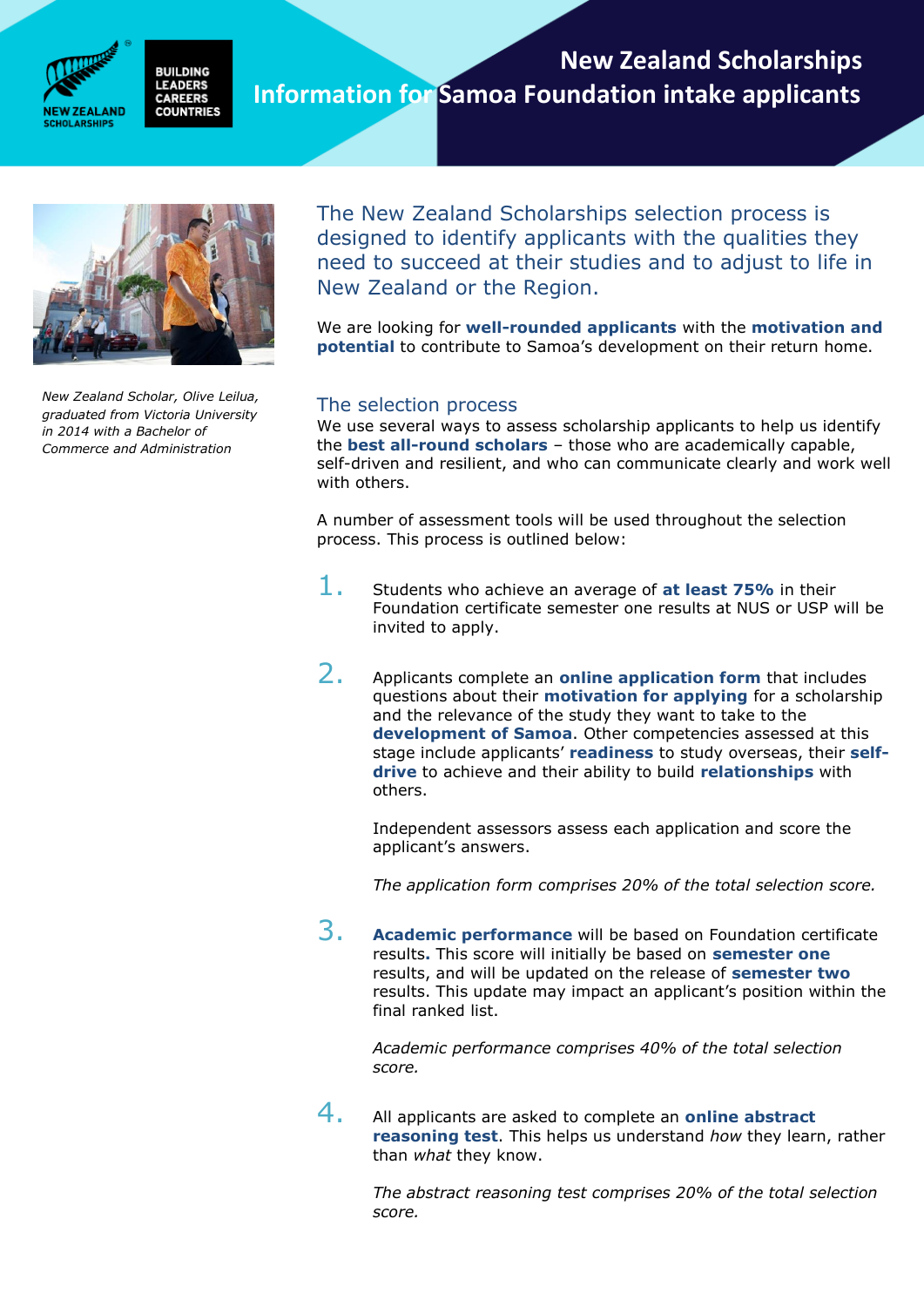$5.$  Applicants who have scored highly on their semester one results, the application form and abstract reasoning are invited to an **interview**. At the interview, they answer questions to demonstrate their **commitment to Samoa**, **judgment**, **resilience** and **integrity**.

Applicants also confirm their preferred qualification and major at the interview. Course changes are not allowed.

*The interview comprises 20% of the total selection score.*

- 6. **Semester two results** are released and added to applicants' semester one grades.
- 7. Each applicant's **total selection score** determines whether they make the final list of successful applicants.

As outlined above, the total selection score comprises of applicants' demonstration of competencies throughout the selection process:

| <b>Stage</b>               | <b>Competencies assessed</b>                                                                                                                            | <b>Weighting</b> |
|----------------------------|---------------------------------------------------------------------------------------------------------------------------------------------------------|------------------|
| Academic<br>performance    | Academic capability<br>$\bullet$                                                                                                                        | 40%              |
| Application form           | Relevance of proposed study to<br>$\bullet$<br>the development of Samoa<br>Relationship management<br>Self-drive<br>Readiness                           | <b>20%</b>       |
| Abstract<br>reasoning test | Learning agility<br>$\bullet$                                                                                                                           | <b>20%</b>       |
| Interview                  | Relevance of proposed study to<br>$\bullet$<br>the development of Samoa<br>Commitment to Samoa<br>Communication<br>Integrity<br>Judgement<br>Resilience | <b>20%</b>       |
| Total                      |                                                                                                                                                         | 100%             |

8. **Successful applicants are notified** and commence the admission process for their approved study programme at instiutions in New Zealand or the Pacific.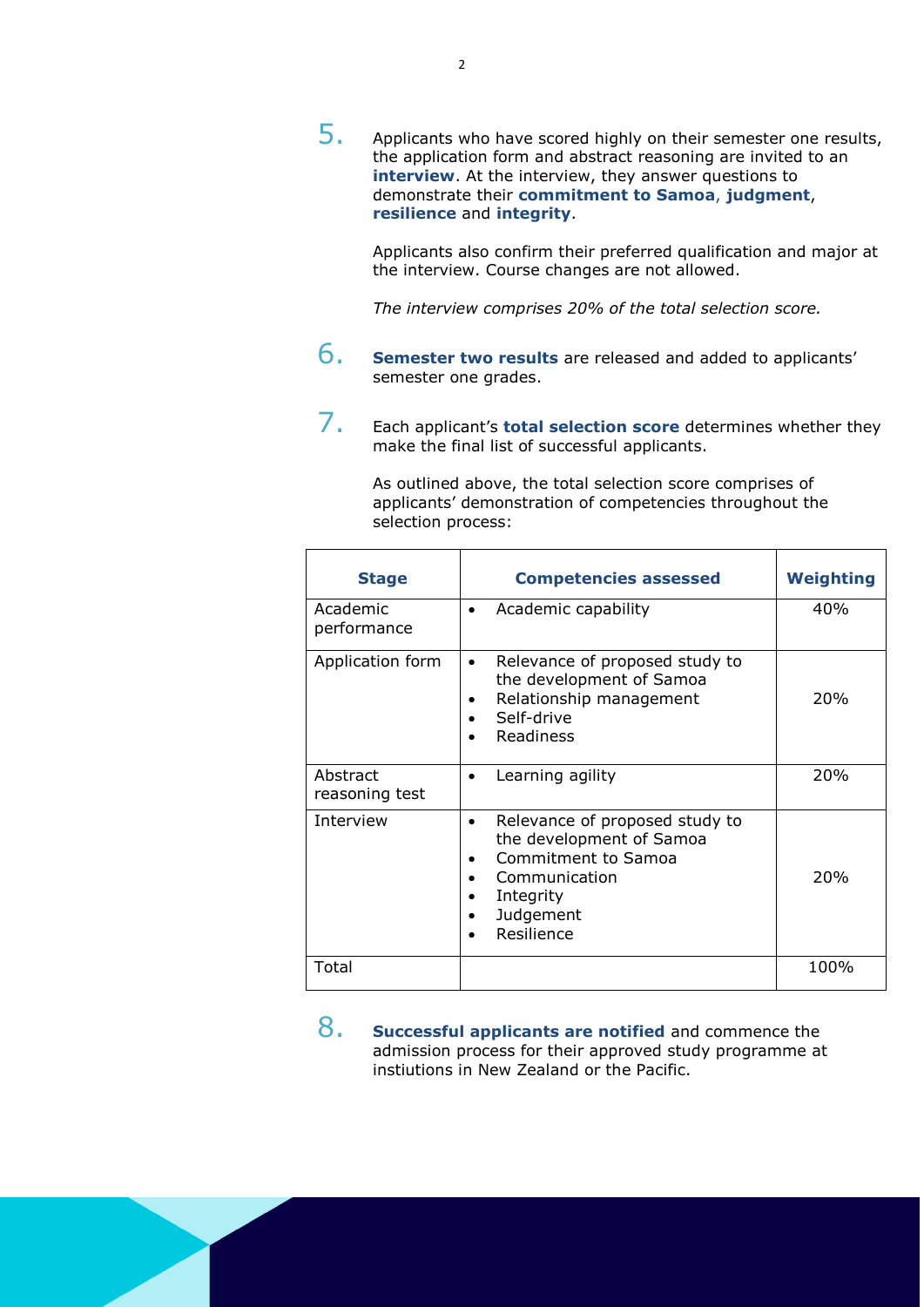# Frequently asked questions

## **What makes a successful applicant?**

- Applicants must have a clear understanding of the qualification they want to study and how this can contribute to Samoa's development. They will need to demonstrate this in the application form and at their interview.
- Applicants must have good grades; at least 75% or higher across top four subjects including English but excluding Samoan language HSA001/002.
- Applicants must have some understanding of the challenges they may encounter when studying in a different country and how they could overcome these.
- Further information on what makes a great applicant can be found on our website:<https://www.mfat.govt.nz/schols>

# **Who is eligible to apply?**

All Foundation Year students at the National University of Samoa (NUS) and the University of the South Pacific (USP) who meet the academic and other eligibility criteria will be eligible to apply.

## **Is there still a limited number of scholarships available for law, engineering with honours and medicine?**

- Yes. For the 2019 selection round, there will be up to:
	- One scholarship for Bachelor of Laws at the University of Waikato only
	- Two scholarships for Bachelor of Engineering Honours (one at the University of Auckland and one at the University of Waikato only)
	- One scholarship for Bachelor of Medicine Bachelor of Surgery at the University of Otago
		- o Note: all scholars selected to study professional health qualifications must complete a Health Science Foundation programme at the University of Otago, then a competitive Health Science First Year. This includes scholars wishing to study Pharmacy, Medicine, Occupational Therapy, Physiotherapy and Medical Laboratory Science. Only the scholar who has the best marks after these two years may be admitted to study Medicine. The remaining scholars will need to seek approval from MFAT to pursue an alternative study programme.

#### **What about faculty allocations?**

Scholarships will be available on an open, contestable basis across all faculties. There is no set number of scholarships available per faculty.

# **So if over 300 students had an average of over 75%, do you allow all of them to apply?**

Yes.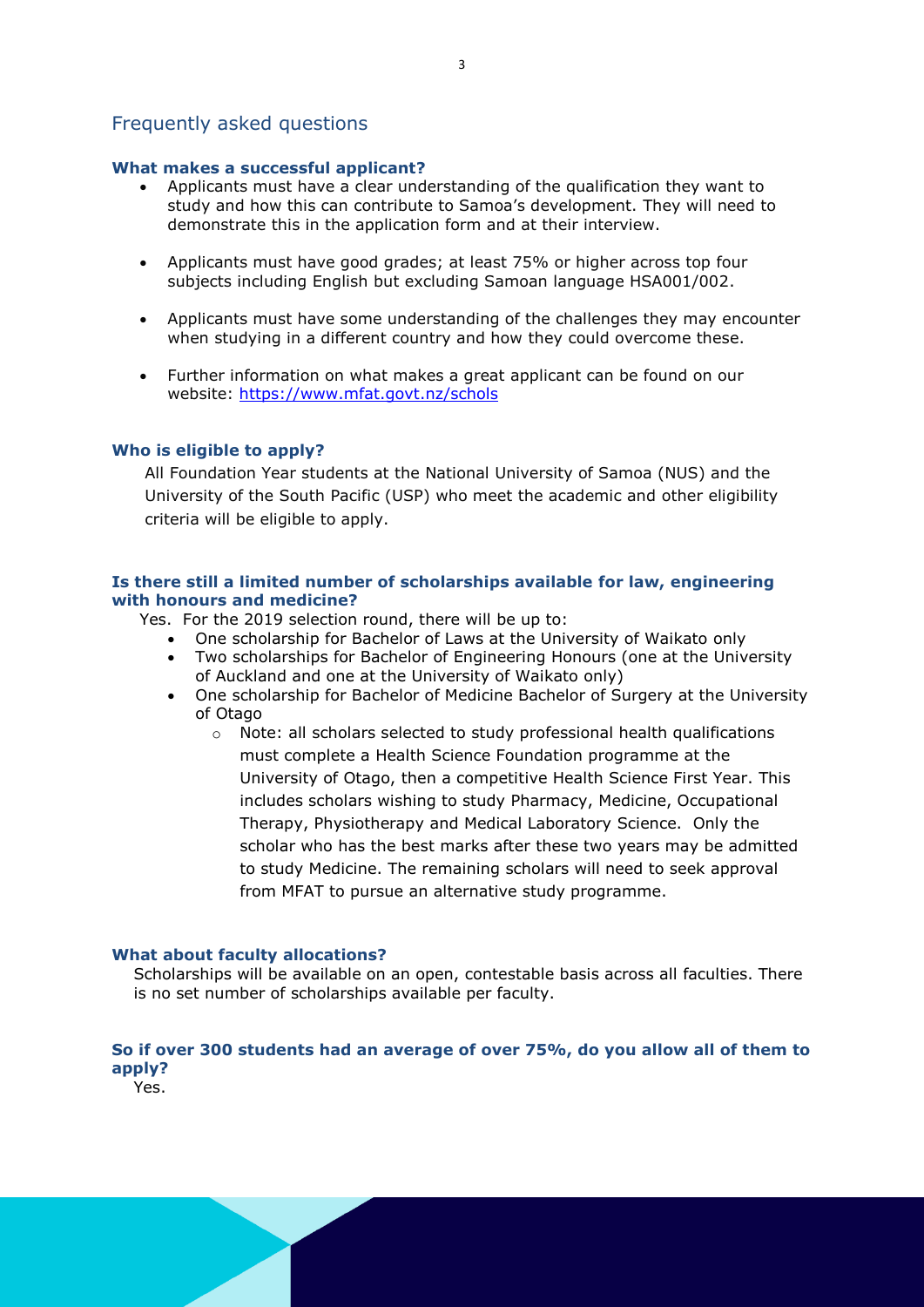### **What if I had a high average in the first semester but dropped in the second semester?**

Students will be invited to apply for a New Zealand Scholarship on the basis of their first semester results only. Semester two results will be factored into applicants' total selection scores once they are released. Applicants with the *best total selection scores* will be offered a scholarship, therefore it is important that they perform well in all assessment stages in addition to achieving good grades.

It is possible an applicant with a high Foundation certificate grade average is not offered a scholarship if they do not perform well in other areas of the application process.

## **What happens if I make it through the entire selection process but don't secure an offer of place from my preferred institution?**

Admission decisions are entirely up to the institution, and we cannot guarantee that an applicant will be offered a place at an institution simply because they have been selected for a scholarship. However, we will facilitate engagement with the institutions on course advice and planning. Academic bridging and English language training is available to support eligible students to gain entrance to their preferred study programme.

If a candidate does not secure admission to their preferred study programme, the scholarship offer will be withdrawn.

#### **Will Foundation Year students be required to sit an IELTS test?**

We do not anticipate that IELTS tests will be required for Foundation Year students in 2019, unless the institutions change their policy on this. IELTS test score requirements are set by institutions' admission departments. Currently, New Zealand institutions do not require IELTS scores for Samoa Foundation scholars, provided they complete HEN004 with a C1 or above.

#### **If I am selected as a preferred candidate does that mean I have secured a scholarship?**

Applicants must gain admission to their preferred study programme before they receive a Letter of Scholarship Offer from MFAT. Individuals must also meet all Immigration New Zealand requirements, including demonstrating a reasonable standard of health, before they can take up their scholarship.

#### **Will I be able to commence my study in semester one 2020?**

MFAT will endeavor to secure semester one placements for Samoa Foundation scholars. However, a semester one placement is *not* guaranteed. All scholars are expected to participate in institutions' orientation programmes in full. For this reason, any scholars who cannot mobilise in time to commence semester one orientation will be deferred to semester two 2020 or beyond.

Scholars must respond to requests for information from institutions and Immigration New Zealand in a timely manner.